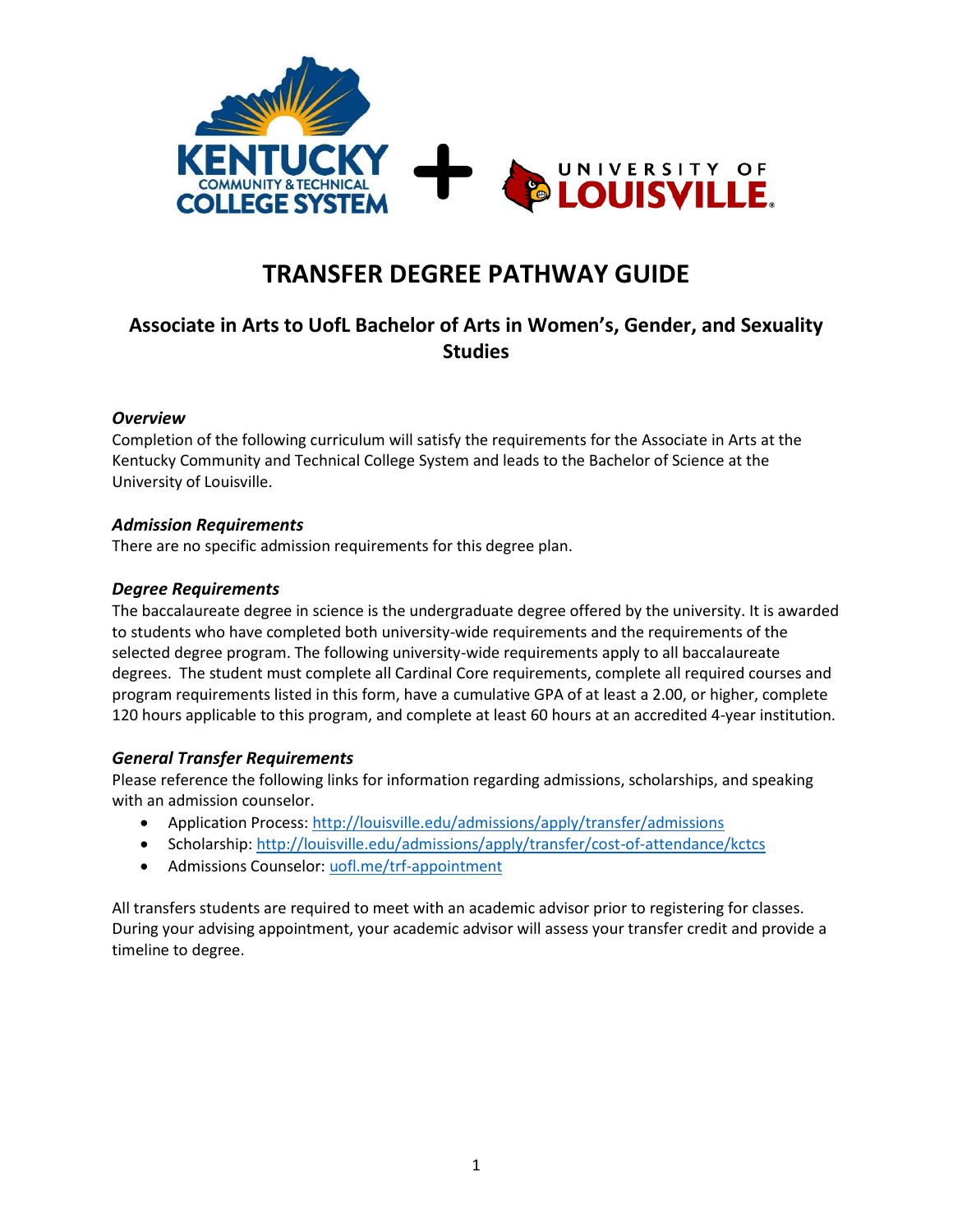## **Associate in Arts to Bachelor of Science in Women's, Gender, and Sexuality Studies**

## **Kentucky Community and Technical College System**

| <b>KCTCS</b><br><b>Course</b>   | <b>Course or Category</b>                                                                 | <b>Credits</b> | <b>UofL</b><br>Course      | <b>Completed</b> |
|---------------------------------|-------------------------------------------------------------------------------------------|----------------|----------------------------|------------------|
| <b>ENG 101</b>                  | Writing I                                                                                 | 3              | <b>ENGL 101</b>            |                  |
| <b>ENG 102</b>                  | Writing II                                                                                | 3              | <b>ENGL 102</b>            |                  |
| COM 181 or                      | <b>Basic Public Speaking or</b>                                                           | 3              | COM 111 or                 |                  |
| <b>COM 252</b>                  | Intro to Interpersonal Communications                                                     |                | 115                        |                  |
| <b>WGS 200 or</b>               | Intro. to Women's and Gender Studies in the                                               |                | <b>WGST 201</b>            |                  |
| TBS XXX***                      | Social Sciences or                                                                        | 3              | <b>SBS XXX</b>             |                  |
|                                 | Social & Behavioral Science Gen Ed*/**                                                    |                |                            |                  |
| TBS XXX                         | Social & Behavioral Science Gen Ed*/**                                                    | 3              | <b>SBS XXX</b>             |                  |
| <b>HIS XXX</b>                  | Heritage- HIS 101, 102, 108 or 109                                                        | 3              | <b>HIST XXX</b>            |                  |
| <b>WGS 201 or</b><br>TBS XXX*** | Intro. to Women's and Gender Studies in the<br>Humanities or<br>Arts & Humanities Gen Ed* | 3              | <b>WGST 201</b><br>A/H XXX |                  |
| TBS XXX                         | Natural Science w/ Lab Gen Ed**                                                           | $3 - 4$        | NS & SL XXX                |                  |
| <b>MAT XXX</b>                  | <b>Quantitative Reasoning</b>                                                             | 3              | <b>MATH XXX</b>            |                  |
| TBS XXX                         | Quantitative Reasoning or Natural Science<br>Gen Ed**                                     | 3              | <b>NS XXX</b>              |                  |
|                                 | <b>Subtotal General Education Core Courses</b>                                            | 33-34          |                            |                  |

#### **Category 1: KCTCS General Education Core Requirements (33 hours)**

TBS XXX means to be selected by KCTCS student.

\*One of these courses must be selected from the KCTCS identified Cultural Studies course list, indicate by placing (CS) next to the course name in Category 1 or 2 table.

\*\*Two disciplines must be represented and different from those in the Arts and Humanities categories \*\*\*Student should take either WGS 200 or WGS 201 through KCTCS, both of which are equivalent to WGST 201 at UofL. Whichever class is not taken would just become the student's choice to fulfill the requirement.

## **Category 2: KCTCS AA Requirements (6 hours)**

| <b>KCTCS</b><br>Course | <b>Course or Category</b>                 | <b>Credits</b> | UofL<br>Course | Completed |
|------------------------|-------------------------------------------|----------------|----------------|-----------|
| TBS XXX                | Foreign Language                          | $3 - 4$        | <b>FL XXX</b>  |           |
| TBS XXX                | Foreign Language-                         | $3 - 4$        | <b>FL XXX</b>  |           |
|                        | <b>Subtotal AA/AS Requirement Courses</b> | $6-8$          |                |           |